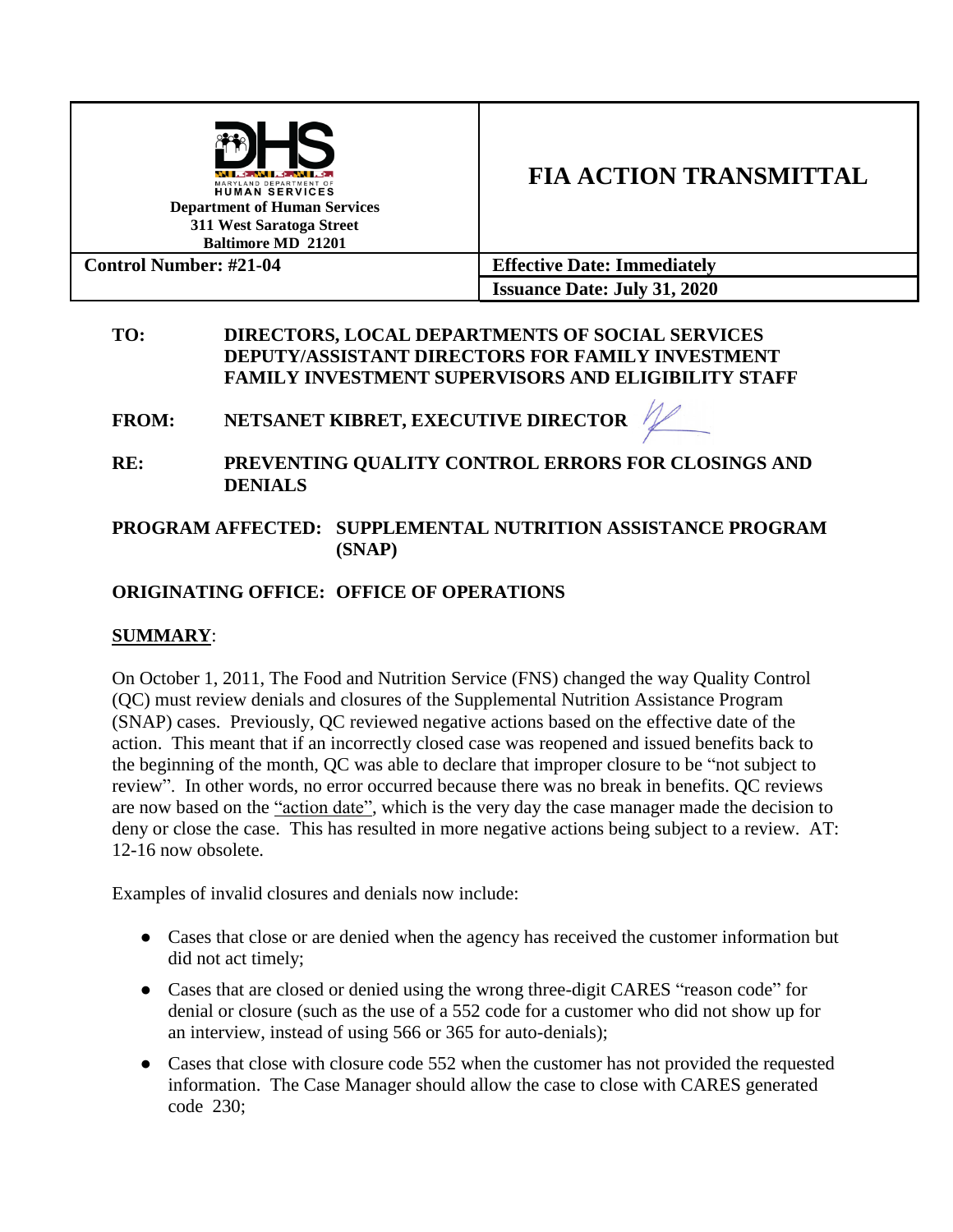- Applications that are denied more than 60 days after the date of application;
- Applications that are not properly pending in CARES on the day the customer appeared or filed the application; and,
- Cases in which the certification period is shortened inappropriately;
- The notice lists multiple reason codes (361/365) and only one reason is valid;
- The notice did not list a specific denial reason;
- Additional free form text did not specify the eligibility requirement not met.

QC is no longer allowed to conduct an "expanded review". That means QC cannot find another reason to justify a denial or closure.

## **ACTION REQUIRED:**

It is very important that all case managers:

- Use the correct 500-level denial or closing code on CARES;
- Allow customers adverse action when putting N in a verification field that triggers the closing code 230 and add free form text;
- Code individual CARES screens accurately so that the correct auto-denial and autoclosure codes will post (such as entering a "'Y" in the 'Out of State' field for SNAP on the DEM1 screen when the customer receives SNAP benefits from another state in the application month);
- Allow customers a minimum of 10 days to provide verification and a 10-day adverse action period prior to closure;
- Compare the address on CARES to the address on the customer's application to ensure that mail is sent to the correct address;
- Schedule an appointment with a specific date and time and send a NOMI if the customer fails to appear;
- Verify income at application unless the customer is eligible for Expedited service;
- Verify customers declared expenses for rent, utilities, and childcare to allow the deduction. If the customer does not return the verification, process the case without the deduction;
- Postpone verification, except for identity, if the customer is otherwise eligible for Expedited service;
- $\bullet$  Make a decision on all applications no later than the 60<sup>th</sup> day because a denial after the 60th day of pending is automatically invalid;
- Review the soft edit on the STAT screen that asks "Are You Sure You Want To Deny AU Prior to  $30<sup>th</sup>$  Day from Date of Application?" to prevent early denials;
- Ensure that a copy of any notice that was issued manually is uploaded into ECMS;
- Narrate the reason for an adverse action and the facts that support the decision;
- Narrate the results of screening for Expedited service;
- Narrate when a letter is sent from Expressions;